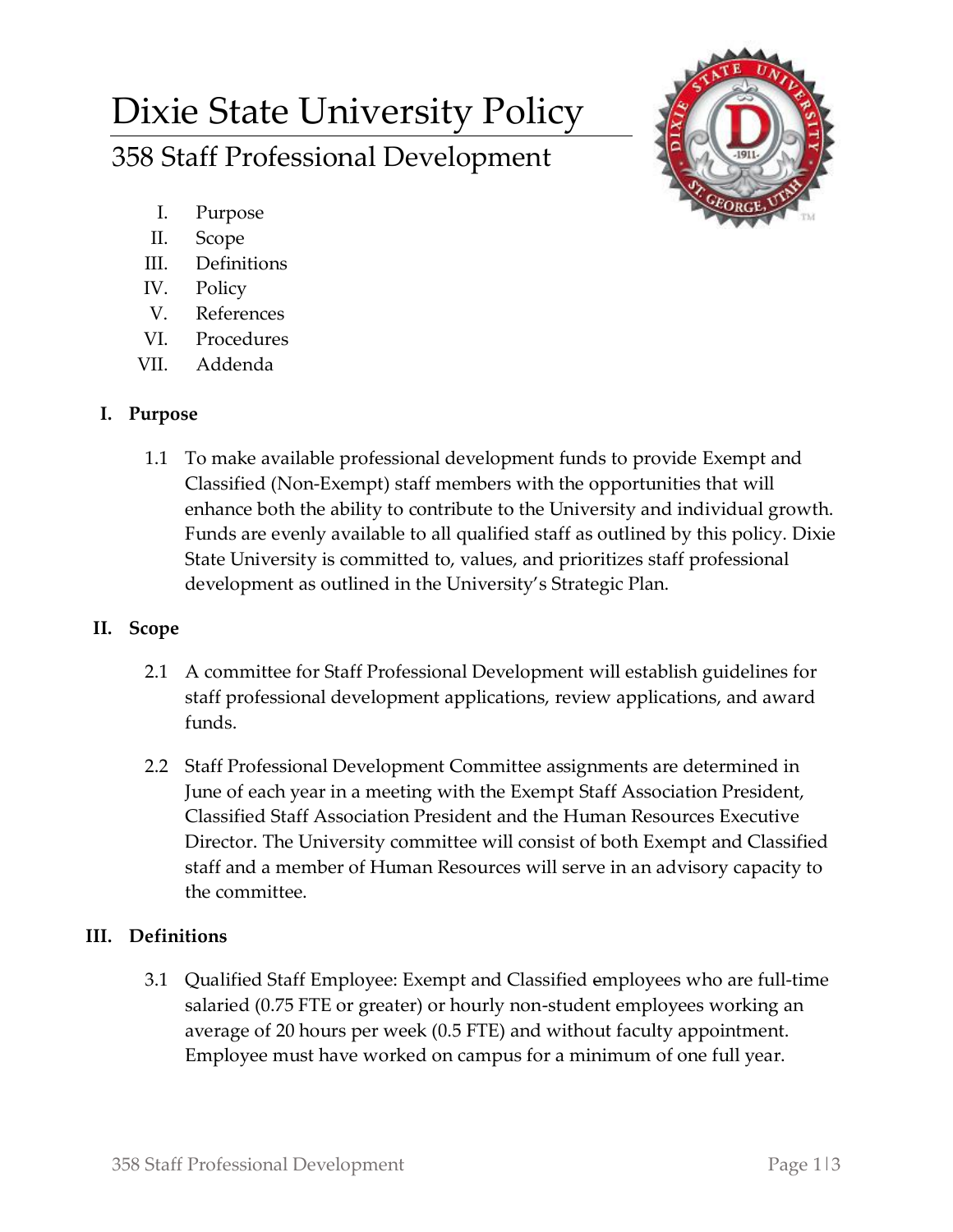### **IV. Policy**

- 4.1 Off-Campus Requests for Staff Professional Development Funds include activities targeting goals identified by departments and/or in annual staff evaluations, attending conferences or seminars, attending a national conference within one's field, attending training seminars, and continuing education that allows for maintenance of certification related to current job functions.
- 4.2 On-Campus Requests for Staff Professional Development Funds include activities targeting goals identified by departments and/or in annual staff evaluations, workshops, campus speakers, conferences, seminars, and electronically delivered trainings or seminars (webinars).
- 4.3 Priorities to Determine Eligibility:
	- 4.3.1 Evidence that training will result in a direct benefit to Dixie State University.
	- 4.3.2 Priority given to areas of needed improvement identified in annual staff evaluations.
	- 4.3.3 Cumulative total of professional development funds previously awarded may reduce individual or department eligibility priority.
- 4.4 Departmental Contribution
	- 4.4.1 Departments may be required to contribute funds related to the professional development requests.

#### **V. References – N/A**

#### **VI. Procedures**

- 6.1 To be considered for a professional development award, an applicant shall obtain and complete a Staff Professional Development Application and review its associated guidelines (available on the DSU Human Resources webpage). The completed form must be reviewed and approved by the appropriate supervisor(s).
- 6.2 Applications will be accepted throughout the year with decision dates November 1st, April 1st, and July 1st. The Staff Professional Development Committee will review and approve applications. Application submission deadlines will occur at least two weeks prior to the decisions dates outlined above.